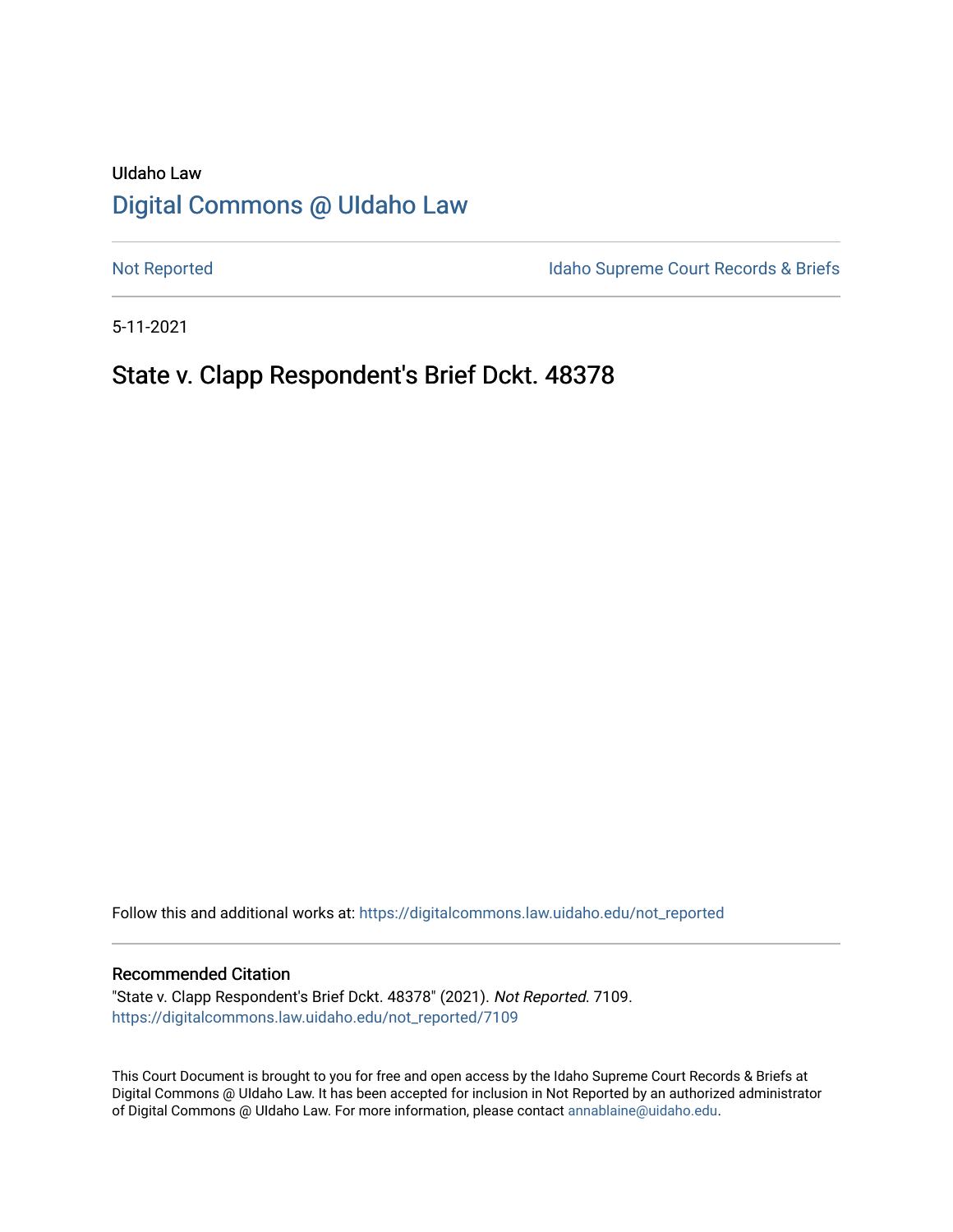Electronically Filed 5/11/2021 11:54 AM Idaho Supreme Court Melanie Gagnepain, Clerk of the Court By: Murriah Clifton, Deputy Clerk

#### **IN THE SUPREME COURT OF THE STATE OF IDAHO**

**STATE OF IDAHO, Plaintiff-Respondent, v. TYLER SHAWN CLAPP, Defendant-Appellant. ) ) ) ) ) ) ) ) ) )**

**No. 48378-2020** 

**Ada County Case No. CR01-18-32652** 

### **BRIEF OF RESPONDENT** \_\_\_\_\_\_\_\_\_\_\_\_\_\_\_\_\_\_\_\_\_\_\_\_

\_\_\_\_\_\_\_\_\_\_\_\_\_\_\_\_\_\_\_\_\_\_\_\_

### **APPEAL FROM THE DISTRICT COURT OF THE FOURTH JUDICIAL DISTRICT OF THE STATE OF IDAHO, IN AND FOR THE COUNTY OF ADA**

\_\_\_\_\_\_\_\_\_\_\_\_\_\_\_\_\_\_\_\_\_\_\_\_

### **HONORABLE RONALD J. WILPER District Judge**

\_\_\_\_\_\_\_\_\_\_\_\_\_\_\_\_\_\_\_\_\_\_\_\_

**LAWRENCE G. WASDEN Attorney General State of Idaho**

**COLLEEN D. ZAHN Deputy Attorney General Chief, Criminal Law Division**

**JUSTIN R. PORTER Deputy Attorney General Criminal Law Division P. O. Box 83720 Boise, Idaho 83720-0010 (208) 334-4534 E-mail: ecf@ag.idaho.gov** 

**ATTORNEYS FOR PLAINTIFF-RESPONDENT**

**BRIAN R. DICKSON Deputy State Appellate Public Defender 322 E. Front St., Ste. 570 Boise, Idaho 83702 (208) 334-2712 E-mail: documents@sapd.state.id.us** 

**ATTORNEY FOR DEFENDANT-APPELLANT**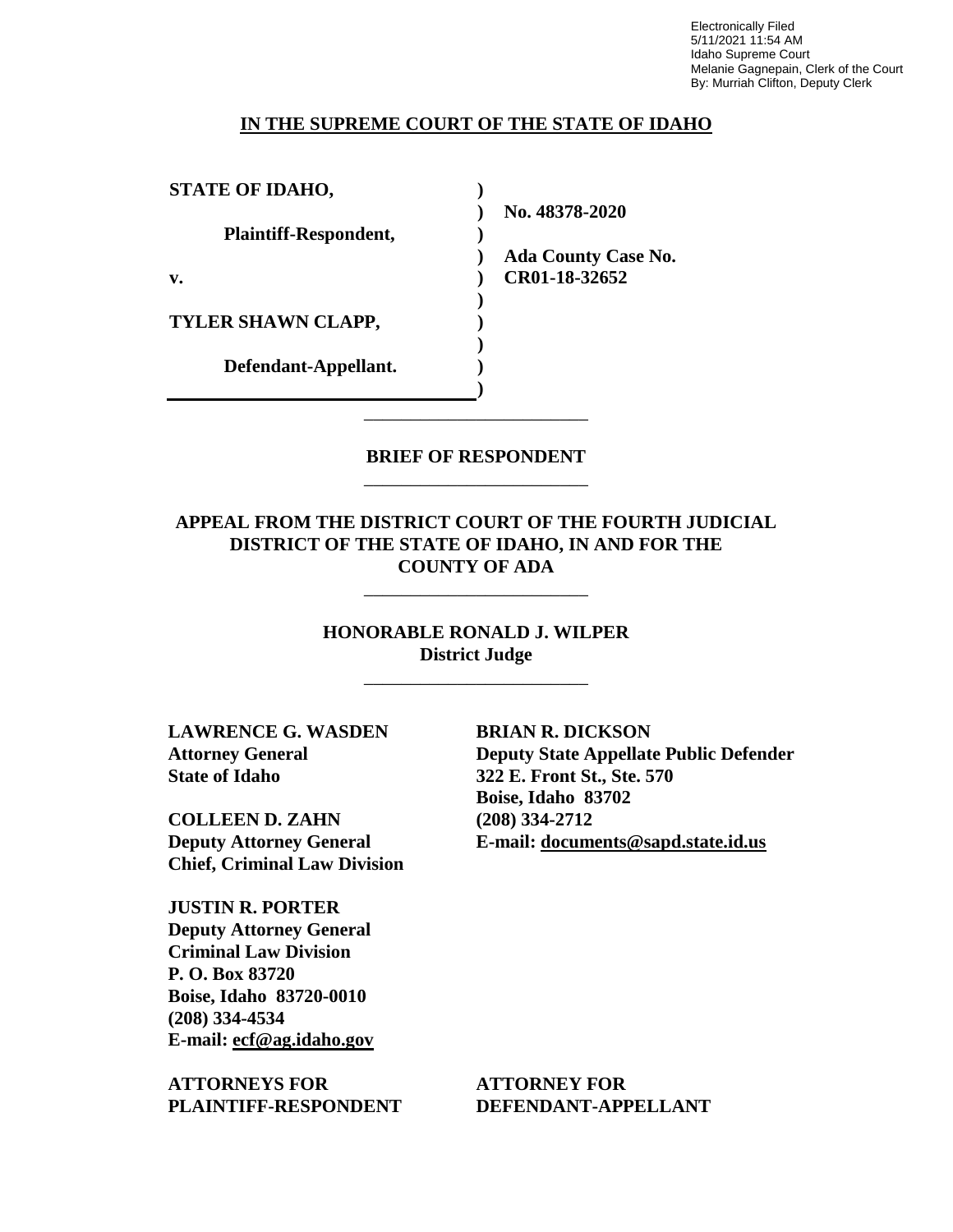# **TABLE OF CONTENTS**

| Clapp Has Failed To Show That The District Court Erred |
|--------------------------------------------------------|
| $\mathsf{A}$ .                                         |
| <b>B.</b>                                              |
| $\mathcal{C}$ .                                        |
|                                                        |
|                                                        |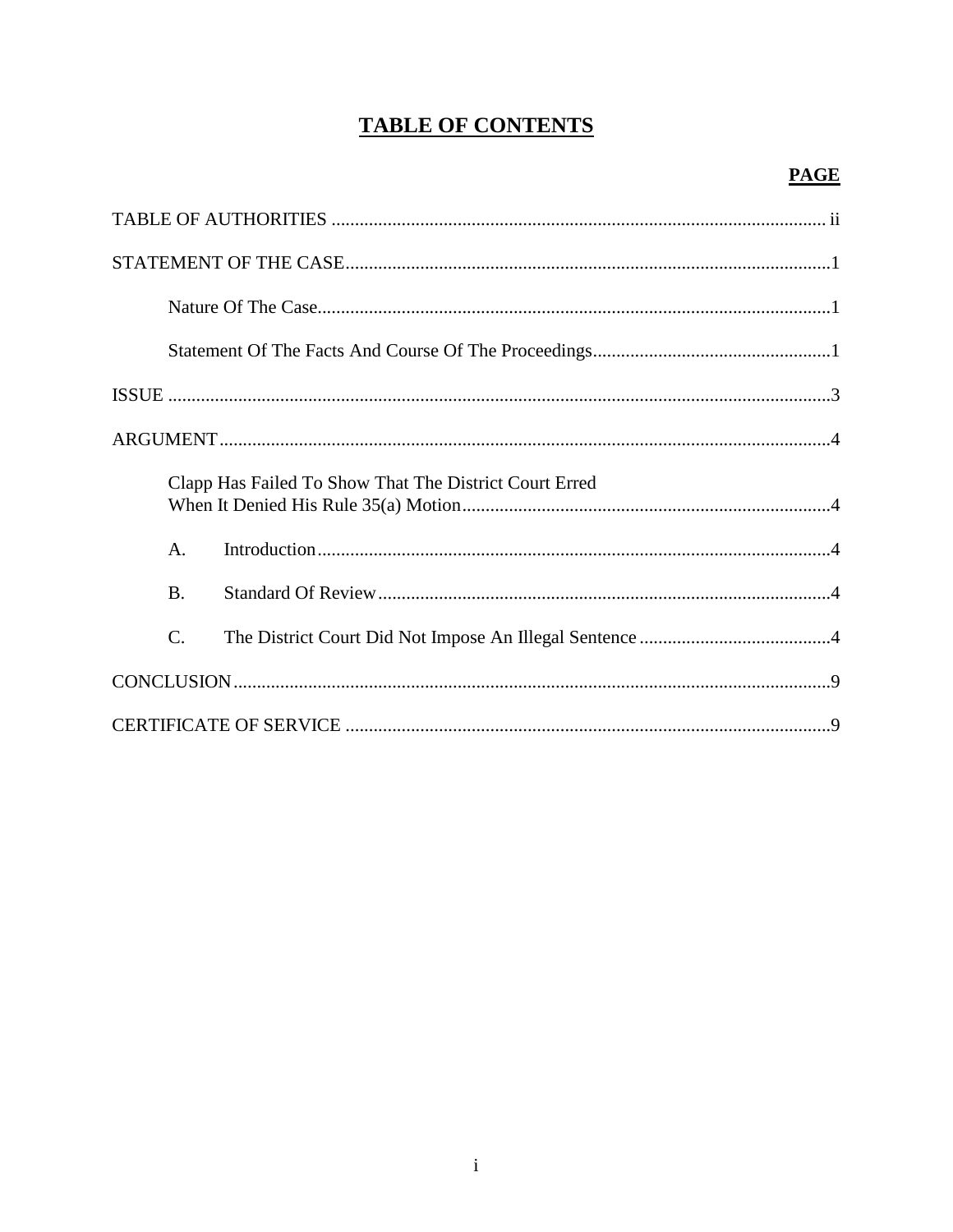# **TABLE OF AUTHORITIES**

| <b>CASES</b>    | <b>PAGE</b> |
|-----------------|-------------|
|                 |             |
|                 |             |
|                 |             |
| <b>STATUTES</b> |             |
|                 |             |
| <b>RULES</b>    |             |
|                 |             |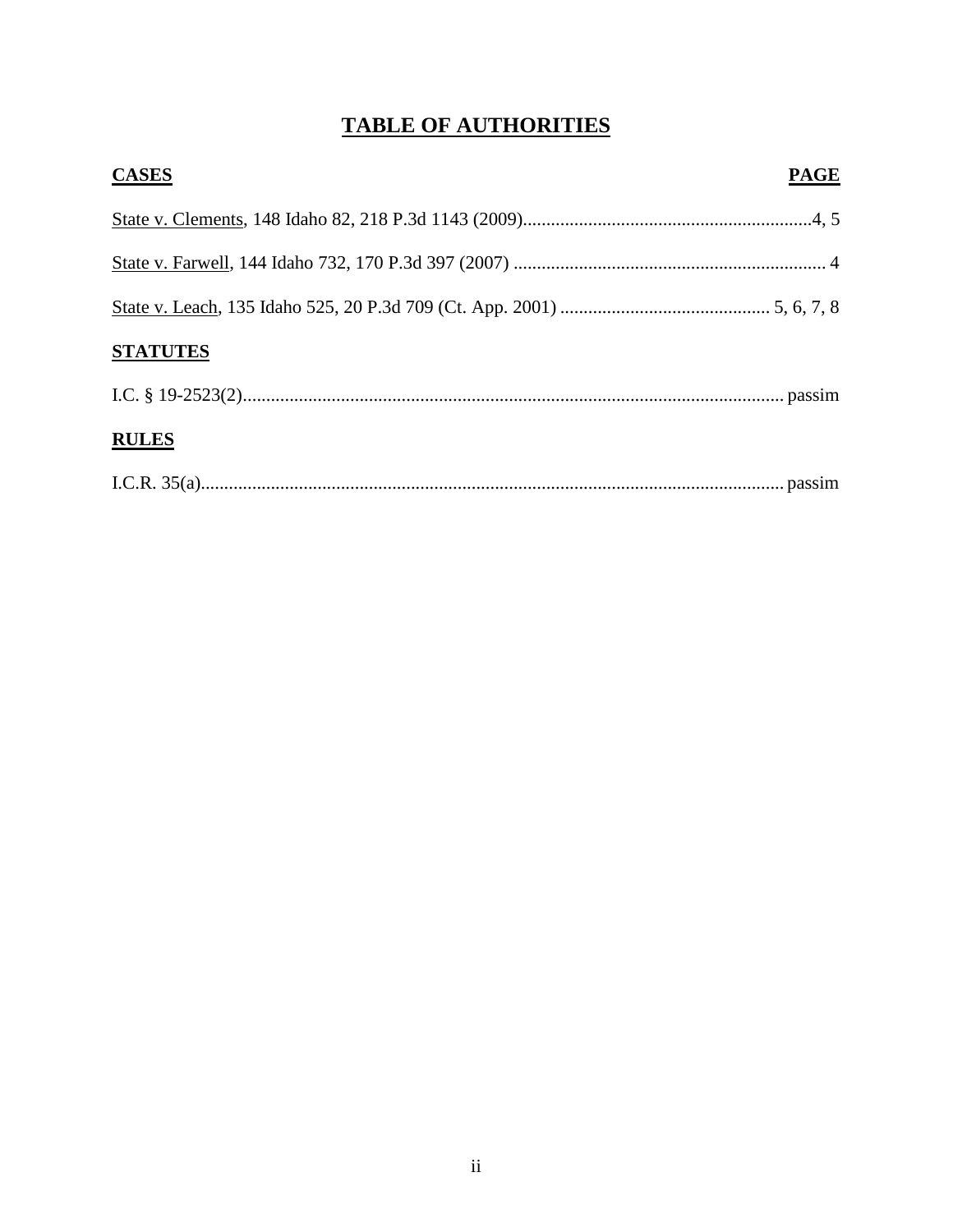#### STATEMENT OF THE CASE

#### Nature Of The Case

Tyler Shawn Clapp appeals from the order of the district court denying his motion to correct an illegal sentence under Idaho Criminal Rule 35(a). On appeal, Clapp contends the district court erred by denying his Rule 35 motion.

#### Statement Of The Facts And Course Of The Proceedings

A jury found Clapp guilty of felony DUI and being a persistent violator of the law. (Supp. R., pp.384-94.<sup>[1](#page-4-0)</sup>) The district court ordered the preparation of a presentence investigation report (PSI) in advance of sentencing. (Supp. R., p.395.) The PSI recommended that the court impose a term of imprisonment. (Supp. Tr., p.488, Ls.7-10. $^{2}$  $^{2}$  $^{2}$ )

During sentencing, defense counsel argued for a period of retained jurisdiction to "ensure that the treatment [recommended by the psychological evaluation], as pointed out and needed and I believe mandated by Idaho Code 19-2523, would take place." (Supp. Tr., p.476, L.19 – p.477, L.4.) In response, the district court asked defense counsel whether the court had to order treatment in order to comply with § 19-2523 if it imposed a prison sentence. (Supp. Tr., p.480, Ls.5-17.) Defense counsel responded, "No, Your Honor, I think you can order that." (Supp. Tr., p.480, Ls.18-19.) He explained, "I just don't think that a prison sentence would necessarily composite all of the things that are recommended for Mr. Clapp. I think that that would be better accomplished on a Rider." (Supp. Tr., p.480, Ls.19-23.) Having read the recommendations of the clinical neuropsychologist, the district court acknowledged Clapp's "long history of

 $\overline{a}$ 

<span id="page-4-0"></span> $<sup>1</sup>$  To avoid confusion, the state adopts the Appellant's citation designations. (See Appellant's</sup> brief, p.1 n.1.)

<span id="page-4-1"></span><sup>&</sup>lt;sup>2</sup> The PSI itself does not appear in the appellate record.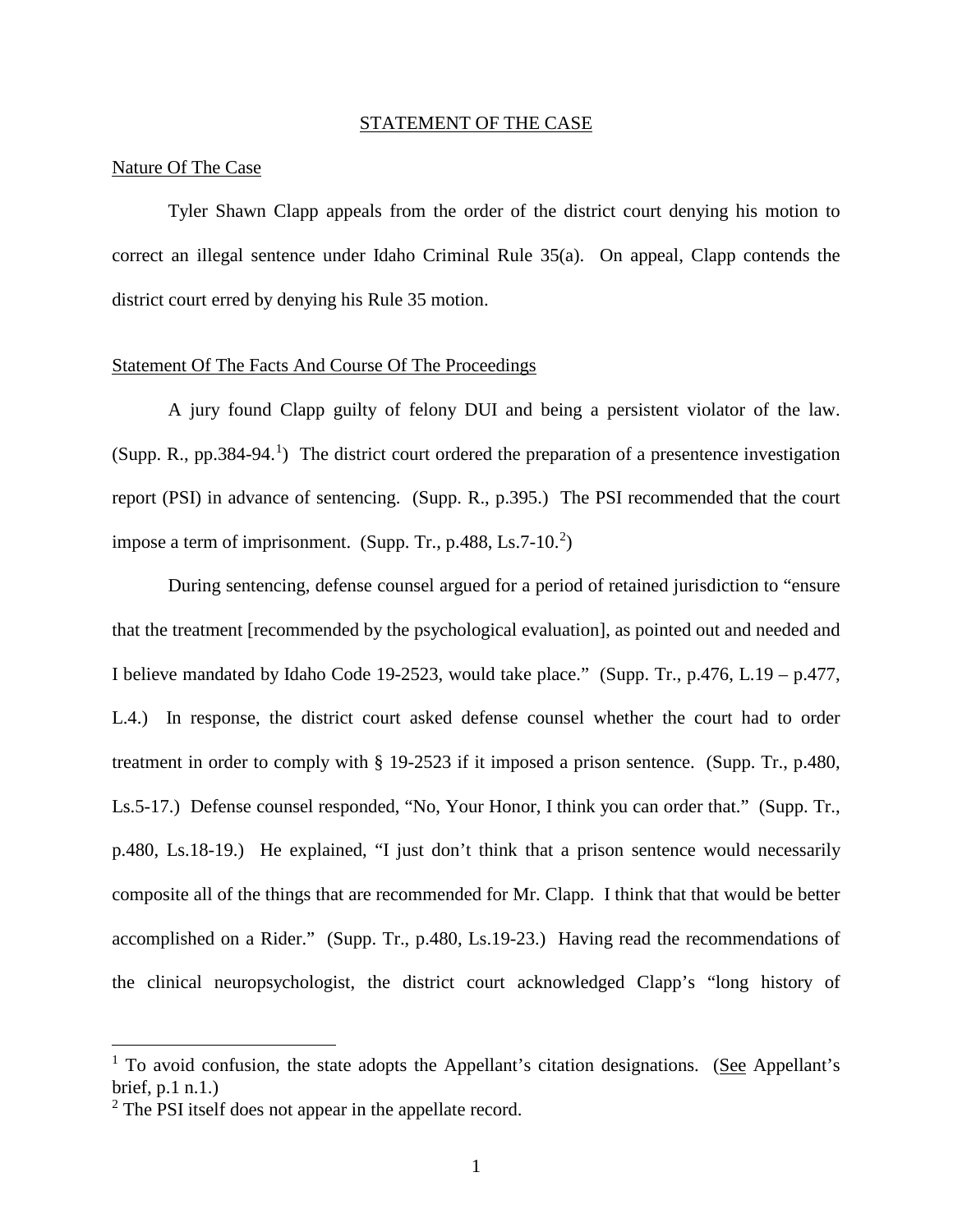depression, and severe anxiety" but noted that Clapp could seek the recommended treatment "when he gets out on parole." (Supp. Tr., p.491, Ls.6-16.) Ultimately, the court imposed and executed a unified sentence of fifteen years, with five years fixed. (Supp. R., pp.667-69; Supp. Tr., p.490, L.18 – p.491, L.1.) The court did not, however, authorize treatment. (See Supp. R., pp.667-69.)

Clapp subsequently filed a motion to excuse counsel and proceed pro se, which the court granted. (R., pp.20-27.) Clapp then filed a pro se motion under I.C.R. 35(a) to correct an illegal sentence. (R., pp.28-34.) Relevant to this appeal, he argued in essence that the district court erred by failing to "authorize treatment as required under Idaho Code § 19-2523." (R., pp.30-31, 34.) The district court denied the motion. (R., pp.37-40.) The court determined that it was not required to authorize treatment under § 19-2523 and therefore the sentence imposed was not illegal from the face of the record. (Id.)

Clapp timely appealed. (R., pp.42-44.)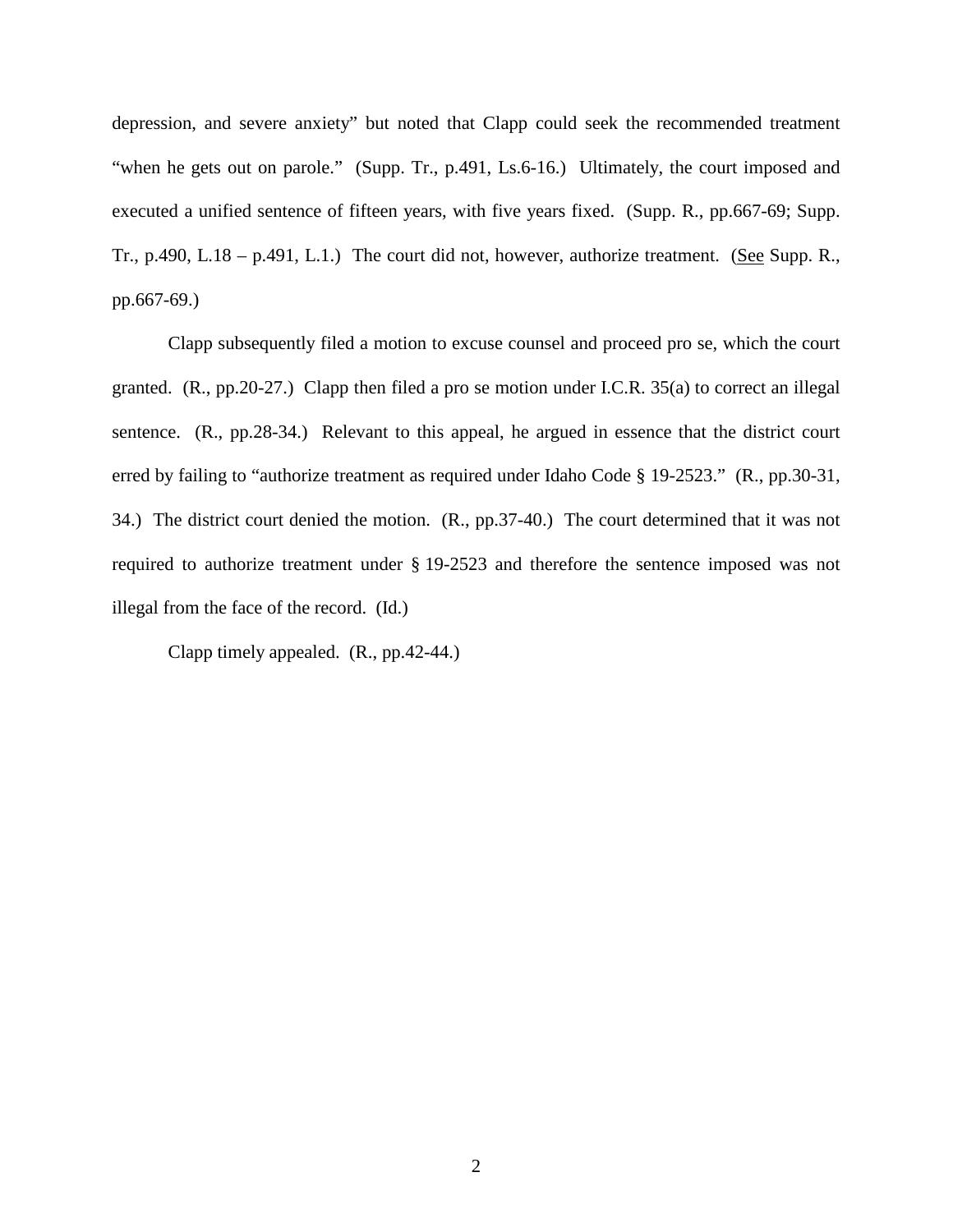# ISSUE

Clapp states the issue on appeal as:

Whether the district court erred by denying Mr. Clapp's Rule 35(a) motion.

(Appellant's brief, p.3.)

The state rephrases the issue as:

Has Clapp failed to show that the district court erred when it denied his Rule 35 motion?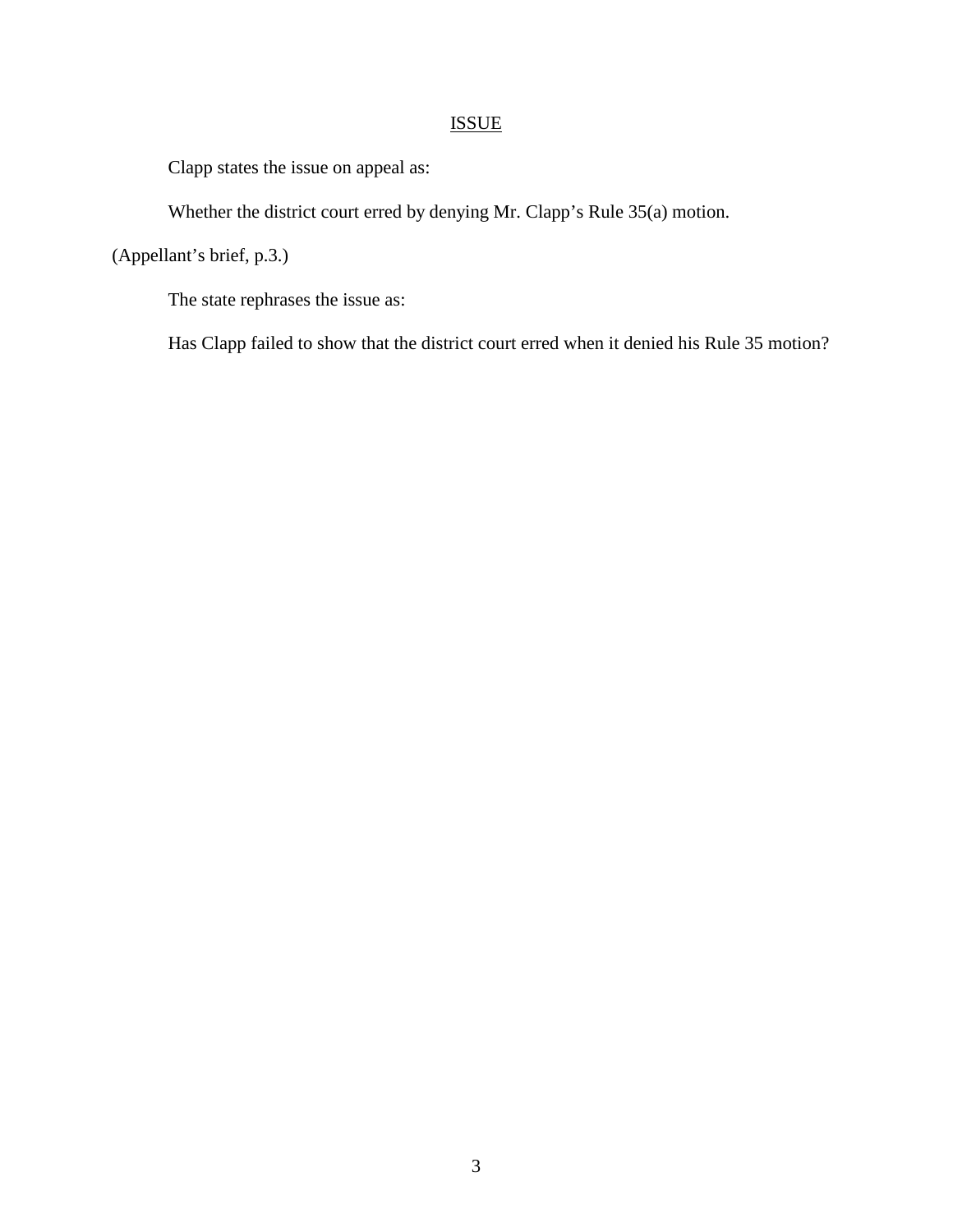#### ARGUMENT

#### Clapp Has Failed To Show That The District Court Erred When It Denied His Rule 35(a) Motion

#### A. Introduction

In denying Clapp's Rule 35(a) motion, the district court concluded that the sentence imposed was not illegal from the face of the record because the court was not required to authorize treatment under I.C. § 19-2523(2). (R., pp.37-40.) "[M]indful that the district court's failure to authorize treatment under I.C. § 19-2523(2) does not necessarily make the overall sentence itself unlawful," Clapp nevertheless asserts on appeal that "the district court erred by denying the Rule 35(a) motion because the judgment of conviction does not specifically authorizing [sic] treatment as required by I.C. § 19-2523(2)." (Appellant's brief, p.4.) Clapp's argument lacks merit. Applicable law reveals that the district court properly denied Clapp's Rule 35(a) motion.

#### B. Standard Of Review

Idaho Criminal Rule 35(a) is a narrow rule that allows a trial court to correct an illegal sentence at any time. State v. Clements, 148 Idaho 82, 84, 218 P.3d 1143, 1145 (2009). Whether a sentence is illegal is a question of law, over which the Court exercises free review. State v. Farwell, 144 Idaho 732, 735, 170 P.3d 397, 400 (2007).

### C. The District Court Did Not Impose An Illegal Sentence

Idaho Criminal Rule 35(a) provides, "The court may correct a sentence that is illegal from the face of the record at any time." I.C.R. 35(a). "[T]he term 'illegal sentence' under Rule 35 is narrowly interpreted as a sentence that is illegal from the face of the record, i.e., does not involve significant questions of fact or require an evidentiary hearing." Clements, 148 Idaho at 86, 218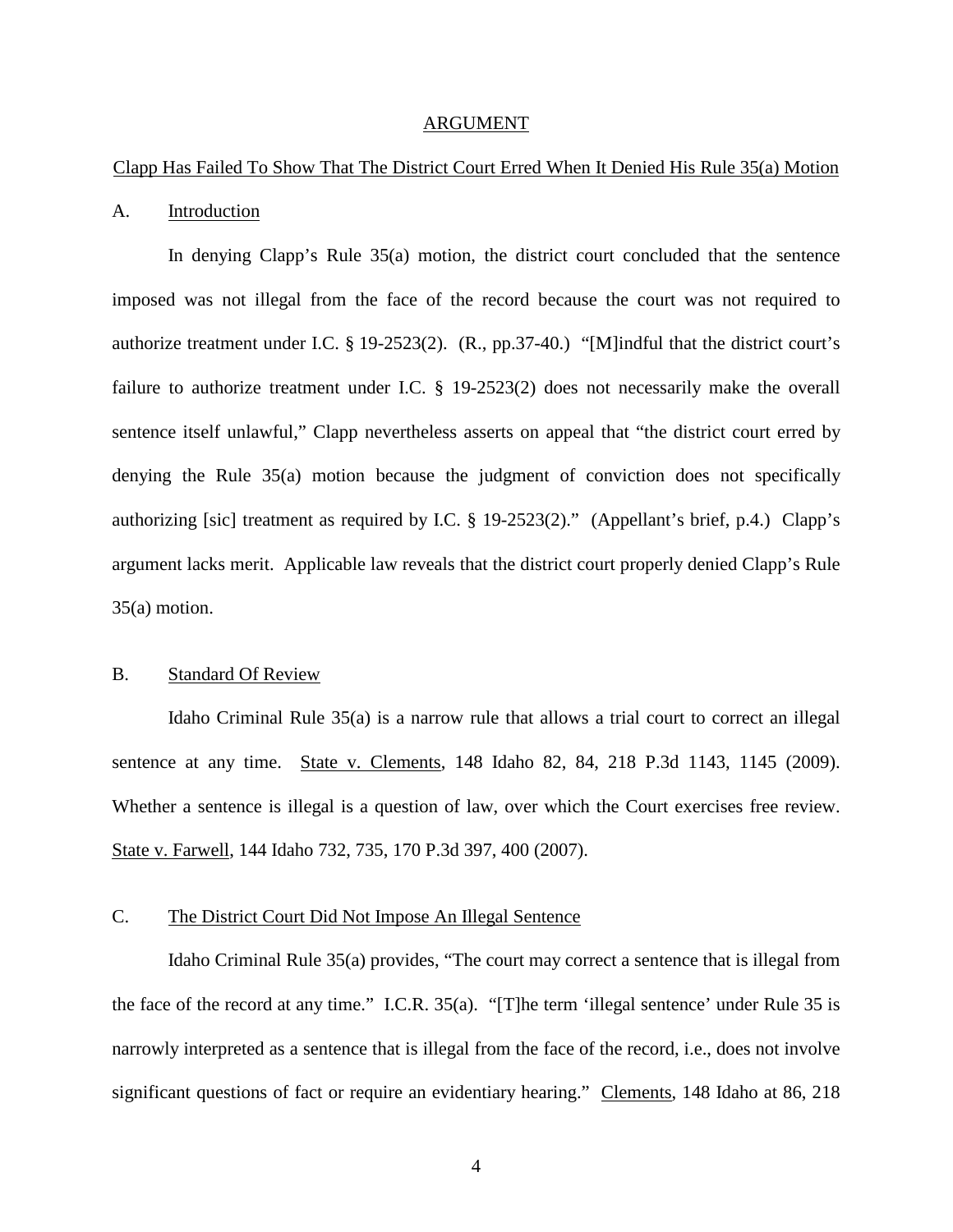P.3d at 1147. Rule 35(a) "is not a vehicle designed to reexamine the facts underlying the case to determine whether a sentence is illegal; rather, the rule only applies to a narrow category of cases in which the sentence imposes a penalty that is simply not authorized by law ...." Id. (citation omitted).

Here, the district court correctly determined that Clapp's sentence is "not illegal from the

face of the record." (R., p.40.) Idaho Code § 19-2523(2) provides:

(2) The court shall authorize treatment during the period of confinement or probation specified in the sentence *if*, after the sentencing hearing, it concludes by clear and convincing evidence that:

(a) The defendant suffers from a severe and reliably diagnosable mental illness or defect resulting in the defendant's inability to appreciate the wrongfulness of his conduct or to conform his conduct to the requirements of law;

(b) Without treatment, the immediate prognosis is for major distress resulting in serious mental or physical deterioration of the defendant;

(c) Treatment is available for such illness or defect;

(d) The relative risks and benefits of treatment or nontreatment are such that a reasonable person would consent to treatment. (of the offense charged.)

I.C. § 19-2523(2) (emphasis added). Thus, the district court was only required to authorize treatment *if*, after the sentencing hearing, it concluded by clear and convincing evidence that the criteria enumerated in subsections (a)-(d) were present in Clapp's case. See State v. Leach, 135 Idaho 525, 532, 20 P.3d 709, 716 (Ct. App. 2001) (holding district court must authorize treatment on remand because all the criteria specified in § 19-2523(2) were present).

In imposing Clapp's sentence, the district court considered the applicability of I.C. § 19- 2523(2). (Supp. Tr., p.476, L.19 – p.477, L.4; p.480, Ls.5-23.) The district court was cognizant of Clapp's mental health and substance abuse issues. (Supp. Tr., p.491, Ls.6-16.) The court was also aware of the fact that Clapp could benefit from certain treatments. (Id.) Nevertheless, the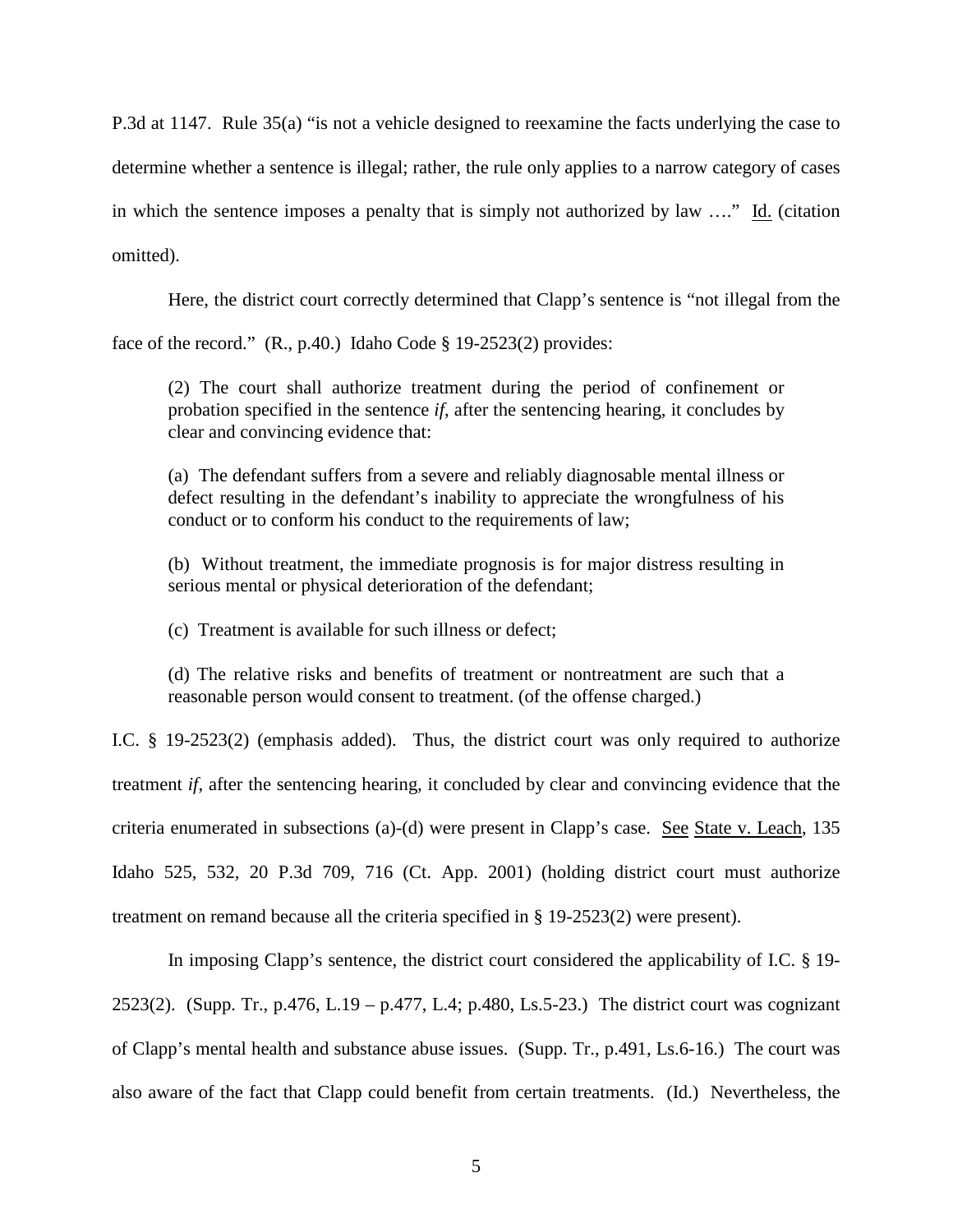court did not conclude by clear and convincing evidence that any of the requisite criteria set forth in § 19-2523(2)(a)-(d) were present in Clapp's case. (See Supp. Tr., p.488, L.2 – p.491, L.20; R., pp.39-40.) Because the district court did not conclude, after the sentencing hearing, that any of the requisite criteria set forth in subsections (a)-(d) were present in Clapp's case, it was under no obligation to authorize treatment during the period of confinement pursuant to § 19-2523(2). Accordingly, the sentence imposed is not illegal on the face of the record, and the district court properly denied Clapp's Rule 35(a) motion on that basis.

Clapp argues that the district court's failure to authorize treatment pursuant to I.C. § 19- 2523(2) was error clear from the face of the record. (Appellant's brief, p.4.) His argument fails for two reasons.

First, Clapp's argument has no basis in law. According to Clapp, the district court was required to authorize treatment because, at the sentencing hearing, the court acknowledged that he suffered from treatable mental health issues. (Appellant's brief, pp.4-5.) This argument disregards the correct legal standard. Proper application of I.C. § 19-2523(2) reveals that the district court is required to authorize treatment during the period of confinement only if, after the sentencing hearing, it concludes by clear and convincing evidence that the criteria set forth in subsections (a)-(d) are present. See I.C. § 19-2523(2); Leach, 135 Idaho at 532, 20 P.3d at 716. In other words, merely acknowledging treatable mental health issues during sentencing is insufficient to trigger § 19-2523(2)'s treatment authorization requirement. In this case, the district court applied the correct legal standards and determined that the sentence imposed was not illegal because the relevant criteria are not present in this case. (R., p.40 (stating that it "did not conclude by clear and convincing evidence, after the sentencing hearing, that treatment for mental illness was necessary.").)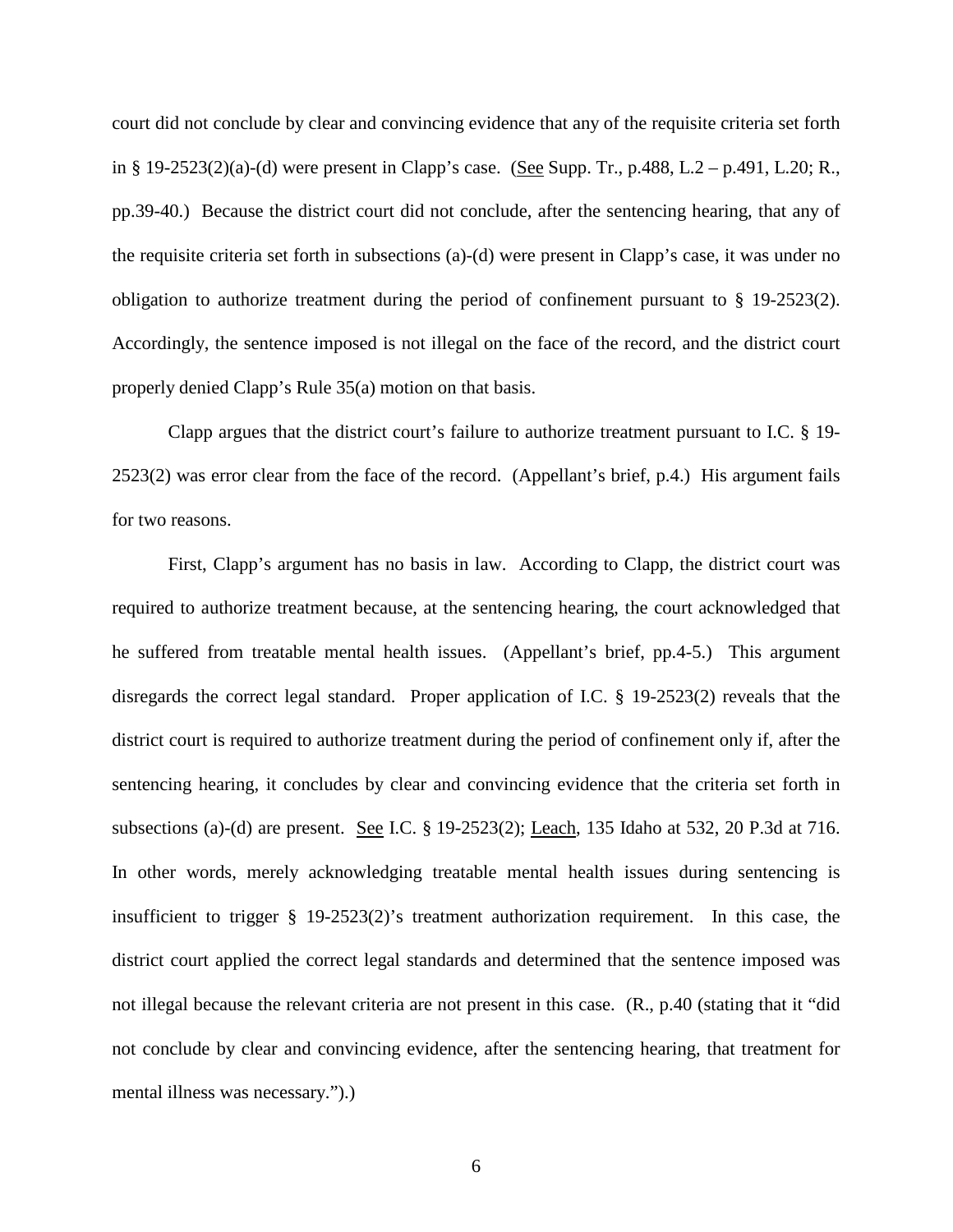Clapp cites **Leach** in support of his argument. (Appellant's brief, p.5.) However, Leach does not support Clapp's argument as it is both factually and legally distinguishable from the instant case. In Leach, the defendant was convicted of aggravated battery after cutting a child's throat with a knife during a psychotic episode. Leach, 135 Idaho at 528, 20 P.3d at 712. The evidence presented during the sentencing hearing showed that Leach suffered from schizoaffective disorder with psychotic hallucinations, but that her illness was well controlled by medication and therapy. Id. While on probation, Leach's treating psychiatrist directed Leach to be hospitalized because of a deterioration of her mental stability. Id. During a subsequent hearing to resolve several alleged probation violations, Leach's psychiatrist testified that Leach was experiencing an increase in the number of auditory hallucinations urging her to commit acts of violence. Id. The court found that Leach violated the conditions of her probation, revoked her probation, and ordered execution of her original sentence. Id. at 529, 20 P.3d at 713. On appeal, Leach argued that her sentence violated I.C. § 19-2523(2) because the court failed to authorize treatment when it revoked her probation and executed the underlying sentence. Id. The Idaho Court of Appeals agreed because it was "apparent that all participants in the proceedings below recognized that the criteria specified in § 19-2523(2) [were] present in Leach's case." Id. at 531- 32, 20 P.3d at 715-16.

Unlike Leach, the criteria specified in  $\S$  19-2523(2)(a)-(d) were not present in this case. Clapp has never contended, much less shown, that his mental illness resulted in an inability to appreciate the wrongfulness of his conduct or to conform his conduct to the requirements of law. (See Appellant's brief, pp.4-5; R., pp.28-34.) Likewise, he has not argued or shown that without treatment, his immediate prognosis is for major distress that would result in serious mental or physical deterioration. (Id.) As to whether the recommended treatments are even available in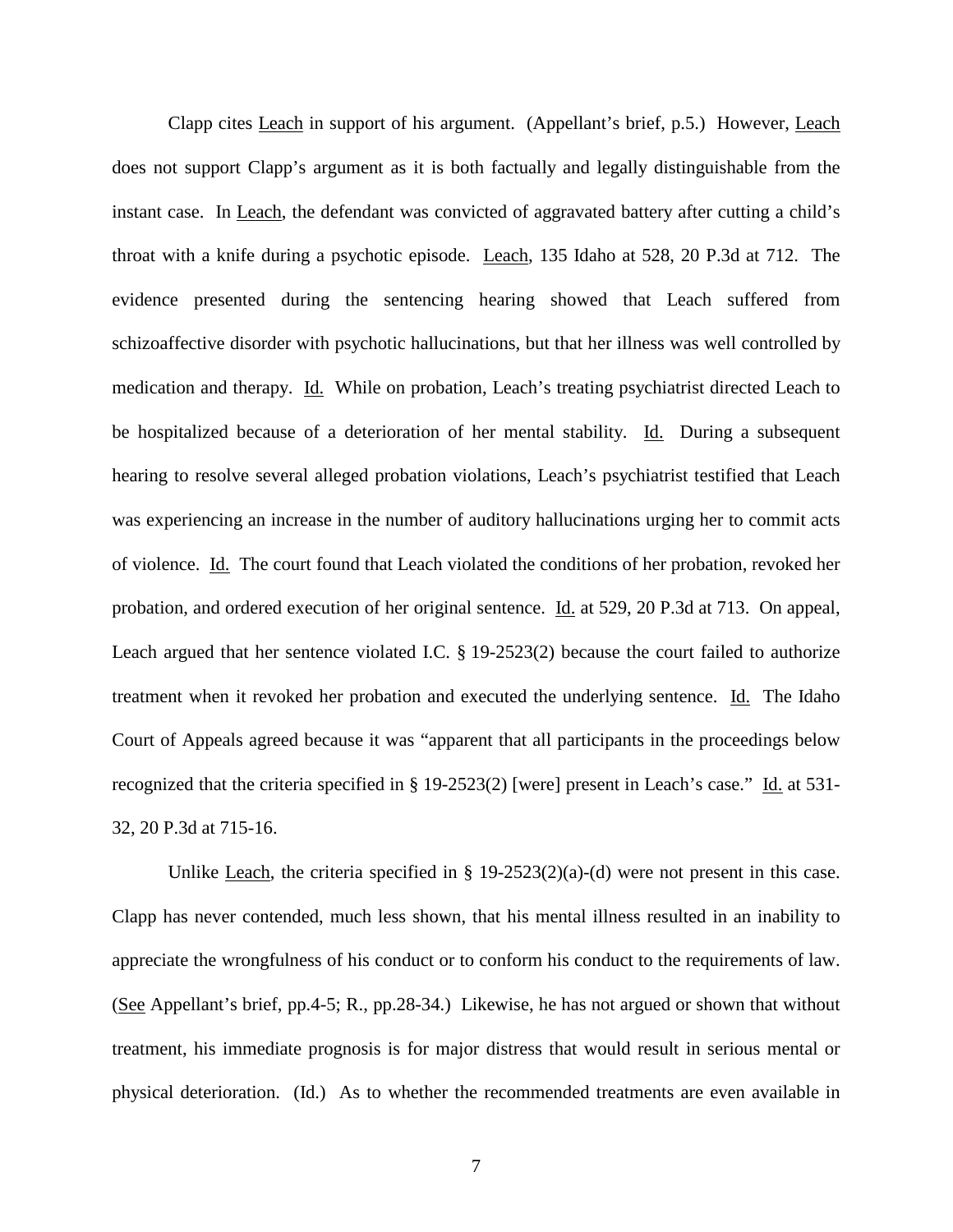prison, Clapp admits that some, such as the sleep study, are not. (Appellant's brief, p.2; R., p.31.) Finally, he has never argued that the relative risks and benefits of treatment or nontreatment are such that a reasonable person would consent to treatment. (See Appellant's brief, pp.4-5; R., pp.28-34.) Because the criteria specified in § 19-2523(2) were not present in this case, the district court was not required to authorize treatment during the period of confinement, unlike the district court in Leach.

Second, Clapp's argument that the district court erred when it failed to authorize treatment pursuant to I.C. § 19-2523(2) is not actually an argument that his unified sentence of fifteen years, with five years fixed, is a sentence that is "simply not authorized by law." Even it were, Clapp conceded during the sentencing hearing, that the court would not be "out of compliance" with § 19-2523 if it imposed a prison sentence without authorizing treatment. (Supp. Tr., p.476, L.19 – p.477, L.4; p.480, Ls.5-23.) Likewise, he concedes on appeal that "the district court's failure to authorize treatment under I.C. § 19-2523(2) does not necessarily render the overall sentence itself unlawful." (Appellant's brief, p.4).

In sum, Clapp has failed to show that his sentence is illegal on the face of the record because the district court did not authorize treatment pursuant to I.C. § 19-2523(2). Accordingly, he has failed to show that the district court erred when it denied his Rule 35(a) motion.